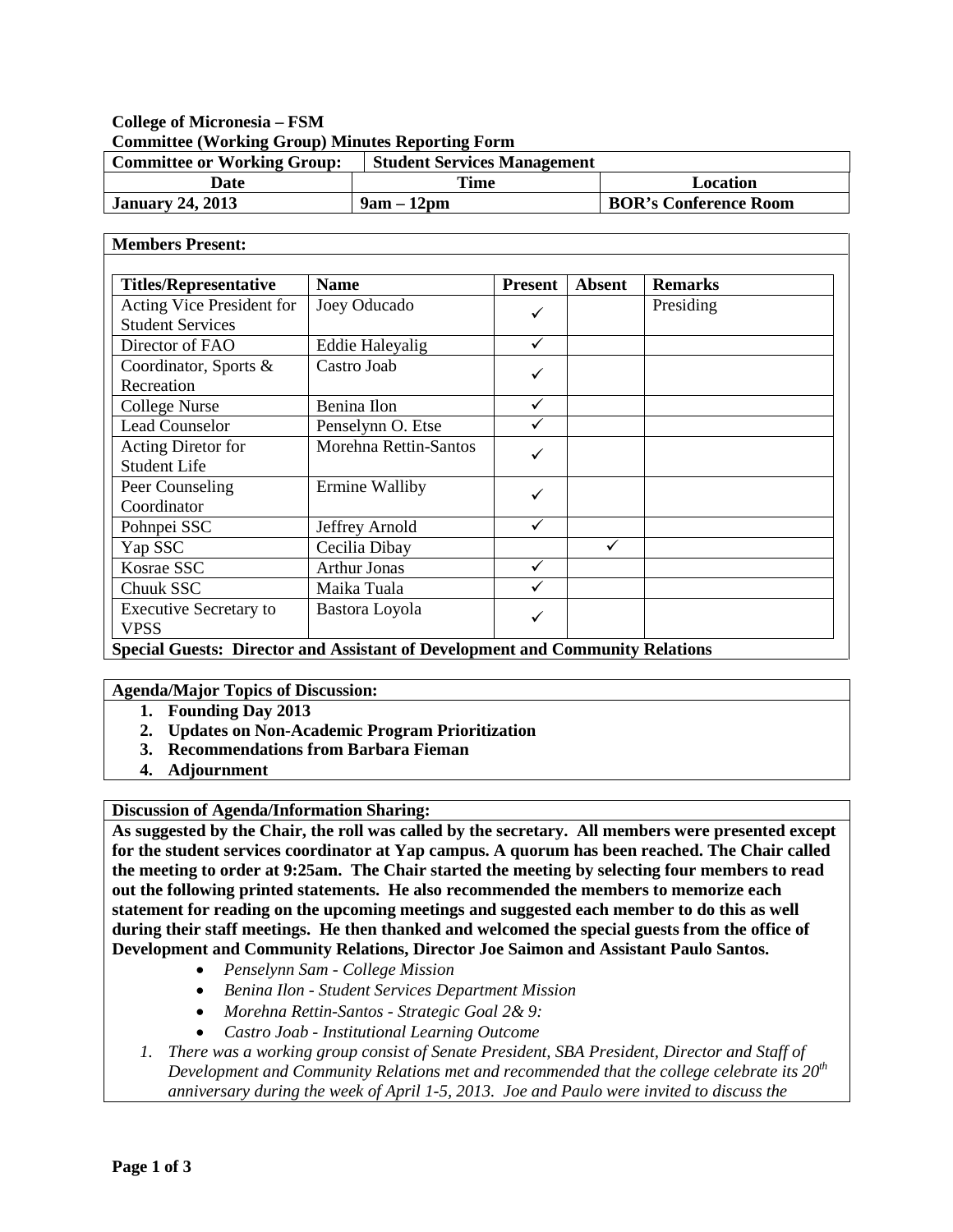*following recommendations and get their feedback/comments. After it's finalized it will be forwarded to the President for approval.*

- *April 1, 2013: Cultural Float Parade*
	- o *Each Micronesian culture group represented at the college will plan and design their own floats.*
	- o *Parade will begin at the Spanish Wall and end at the PICS field.*
	- o *Each culture group will conduct a cultural presentation.*
- *April 2, 2013: No Activity*
	- o *The college community will be invited to participate in Pohnpei State Cultural Day activities in town.*
- *April 3, 2013: Cultural Theme Day*
	- o *College community will be invited to dress in their cultural attires.*
	- o *Micronesian History professor and students will be invited to conduct a presentation on Micronesian culture during the free period (1 – 2pm).*
- *April 4, 2013: Stakeholders Reception at President's Residence*
	- o *Invitation to be made to the Chinese Embassy Chef to lead the college's HTM students in a seven-course meal preparation.*
	- o *Invitation will be sent to stakeholders who are willing to take part in the activity to pay for their tables.*
	- o *Students will feature cultural shows after dinner.*
- *April 5, 2013: Evening of Music*
	- o *Piano concert by Roman Rudnytsky*
	- o *Music concert by local bands.*
- *April 6, 2013: Public Concert*
	- o *Piano concert by Roman Rudnytsky to take place in town for the public. Other Suggestions:*
		- o *To erect the old CCM concrete seal on the steps next to the LRC.*
		- o *Enter into a contest for a commemorative 20th anniversary seal.*
- *After a lengthy discussion, the Chair recommended the Acting Director of Student Life to organize a subcommittee to come up with a theme and make a list of recommendations based on the schedule submitted so the members can go over on the next meeting.*
- *2. Last Fall 2012 a reminder was sent to all members to send their non-academic program prioritization to Director of IRPO and Academic Affairs. This information will be used to compare to other affiliated institutions. There is still some confusion raised among the members on what areas to compare with. The members will meet again to make decision base on the information in terms of prioritizing non-academic programs.*
- *3. The members went over the recommendation sent from Consultant Barbara Fienman and made some corrections/modification. Once finalized it will be forwarded to the President for review and comments.*
- *4. The meeting adjourned at 11:45am.*

## **Comments/Upcoming Meeting Date & Time/Etc.:**

### **Handouts/Documents Referenced:**

• *Meeting agenda*

### **College Web Site Link:**